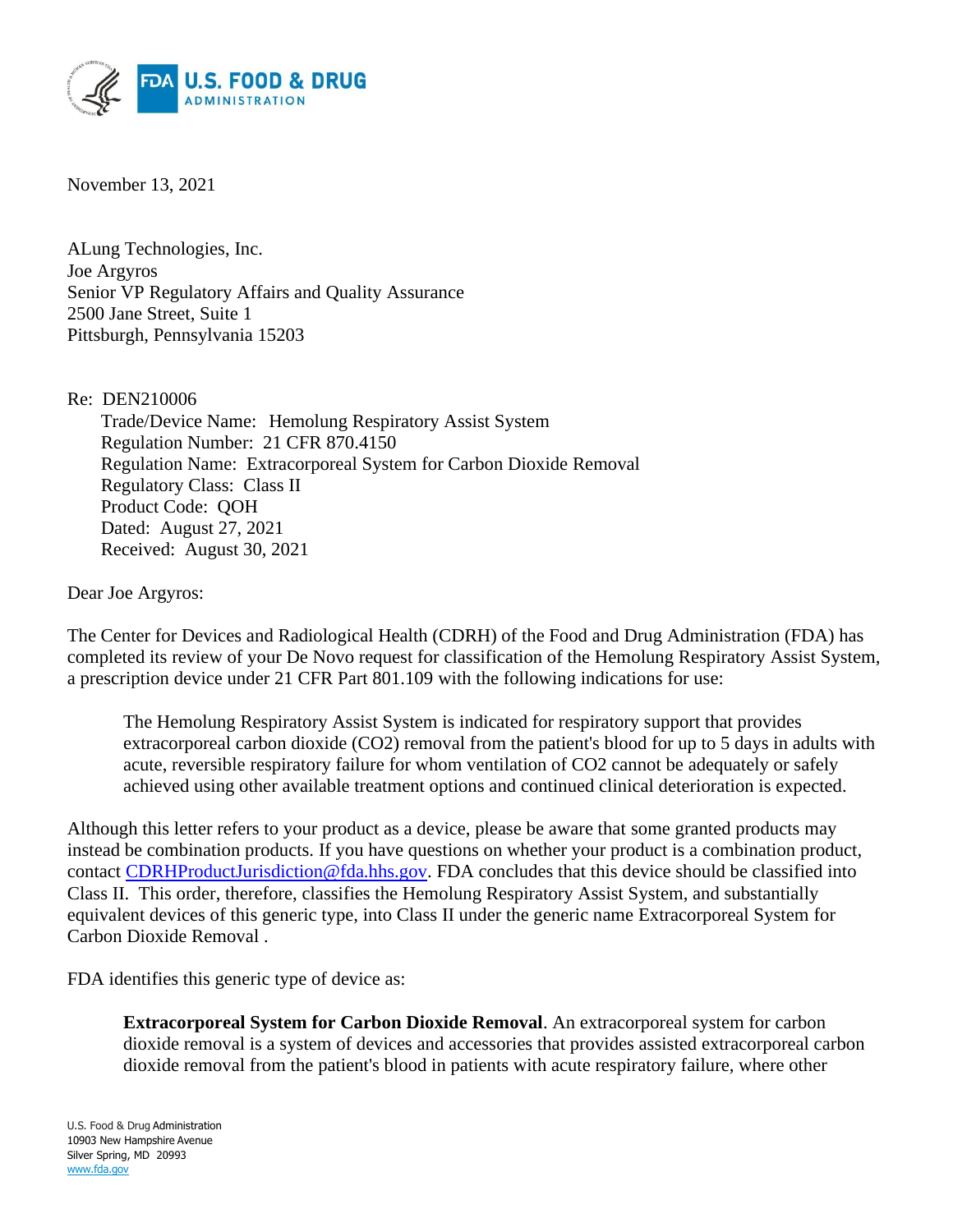available treatment options have failed, and continued clinical deterioration is expected or the risk of death is imminent. The main devices and accessories of the system include, but are not limited to, the console (hardware), software, and disposables, including, but not limited to, a gas exchanger, blood pump, cannulae, tubing, filters, and other accessories (e.g., monitors, detectors, sensors, connectors).

Section 513(f)(2) of the Food, Drug and Cosmetic Act (the FD&C Act) was amended by section 607 of the Food and Drug Administration Safety and Innovation Act (FDASIA) on July 9, 2012. This law provides two options for De Novo classification. First, any person who receives a "not substantially equivalent" (NSE) determination in response to a 510(k) for a device that has not been previously classified under the Act may request FDA to make a risk-based classification of the device under section 513(a)(1) of the Act. On December 13, 2016, the 21st Century Cures Act removed a requirement that a De Novo request be submitted within 30 days of receiving an NSE determination. Alternatively, any person who determines that there is no legally marketed device upon which to base a determination of substantial equivalence may request FDA to make a risk-based classification of the device under section 513(a)(1) of the Act without first submitting a 510(k). FDA shall, within 120 days of receiving such a request, classify the device. This classification shall be the initial classification of the device. Within 30 days after the issuance of an order classifying the device, FDA must publish a notice in the Federal Register announcing the classification.

On August 30, 2021, FDA received your De Novo requesting classification of the Hemolung Respiratory Assist System. The request was submitted under section 513(f)(2) of the FD&C Act. In order to classify the Hemolung Respiratory Assist System into class I or II, it is necessary that the proposed class have sufficient regulatory controls to provide reasonable assurance of the safety and effectiveness of the device for its intended use. After review of the information submitted in the De Novo request FDA has determined that, for the previously stated indications for use, the Hemolung Respiratory Assist System can be classified in class II with the establishment of special controls for class II. FDA believes that class II (special) controls provide reasonable assurance of the safety and effectiveness of the device type. The identified risks and mitigation measures associated with the device type are summarized in the following table:

| <b>Identified Risks to Health</b>      | <b>Mitigation Measures</b>                                  |
|----------------------------------------|-------------------------------------------------------------|
| Bleeding, Thrombocytopenia, Hemolysis, | In Vivo Evaluation, Non-clinical performance testing,       |
| Thrombosis                             | Labeling                                                    |
| Infection                              | In Vivo Evaluation, Sterility, Shelf-life testing, Labeling |
| Adverse Tissue and/or Hematologic      | In Vivo Evaluation, Biocompatibility, Labeling              |
| Reaction                               |                                                             |
| <b>Mechanical Failure</b>              | In Vivo Evaluation, Non-clinical performance testing,       |
|                                        | Labeling, Software Validation, verification, and hazard     |
|                                        | analysis                                                    |
| Hemodynamic Instability                | In Vivo Evaluation, Non-clinical performance testing,       |
|                                        | Labeling                                                    |
| Hypothermia                            | In Vivo Evaluation, Non-clinical performance testing,       |
|                                        | Labeling                                                    |
| Mechanical Injury to Access Vessels    | In Vivo Evaluation, Non-clinical performance testing,       |
|                                        | Labeling                                                    |
| Inadequate gas exchange                | In Vivo Evaluation, Non-clinical performance testing,       |
|                                        | Labeling                                                    |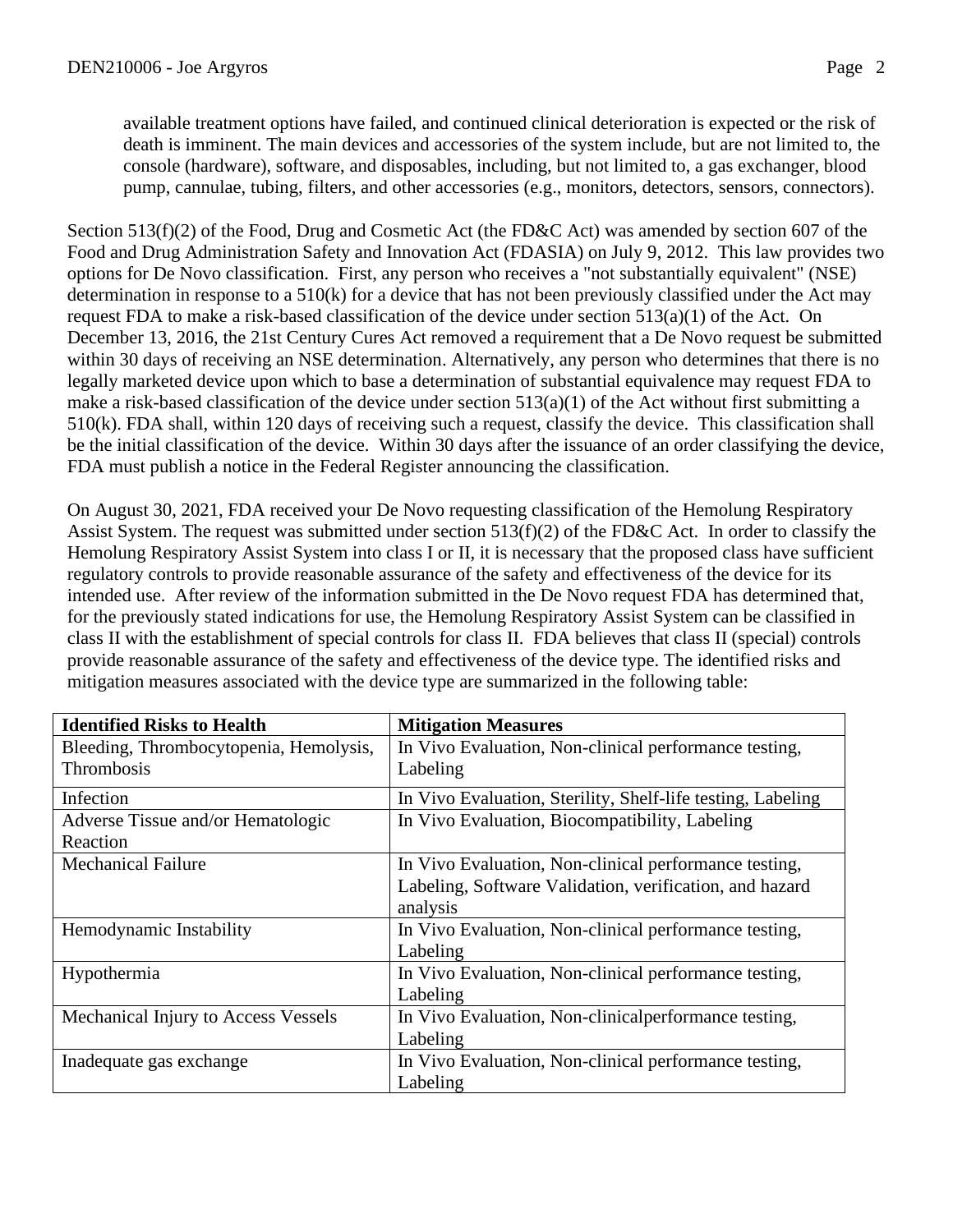| Hemodilution | In Vivo Evaluation, Non-clinical performance testing, |
|--------------|-------------------------------------------------------|
|              | Labeling                                              |
| Gas embolism | In Vivo Evaluation, Non-clinical performance testing, |
|              | Labeling                                              |

In combination with the general controls of the FD&C Act, the Extracorporeal System for Carbon Dioxide Removal is subject to the following special controls:

- 1) In vivo evaluation, which may include animal testing and clinical data, of the devices and accessories in the circuit must demonstrate their performance over the intended duration of use, including a detailed summary of the in vivo evaluation pertinent to the use of the devices and accessories to demonstrate their effectiveness
- 2) The technological characteristics of the device must ensure that the geometry and design parameters are consistent with the intended use, and that the devices and accessories in the circuit are compatible
- 3) Non-clinical performance testing of the devices and accessories in the circuit must demonstrate that the device performs as intended under anticipated conditions of use. The following performance characteristics must be tested:
	- a. Mechanical integrity;
	- b. Durability; and
	- c. Reliability.
- 4) All patient contacting components of the device must be demonstrated to be biocompatible.
- 5) Performance testing must demonstrate the electrical safety and electromagnetic compatibility (EMC) of any electrical components.
- 6) Software validation, verification, and hazard analysis must be performed.
- 7) Performance testing must demonstrate the sterility of all patient-contacting components.
- 8) Performance testing must support the shelf life of the device by demonstrating continued sterility and device functionality over the identified shelf life.
- 9) Labeling must include the following:
	- a. A detailed summary of the non-clinical and in vivo evaluations pertinent to use of the device and accessories in the circuit; and
	- b. adequate instructions with respect to circuit setup, performance characteristics with respect to compatibility among different devices and accessories in the circuit, and maintenance during a procedure; and
	- c. A shelf life.

In addition, this is a prescription device and must comply with 21 CFR 801.109.

Section 510(m) of the FD&C Act provides that FDA may exempt a class II device from the premarket notification requirements under section 510(k) of the FD&C Act, if FDA determines that premarket notification is not necessary to provide reasonable assurance of the safety and effectiveness of the device type. FDA has determined premarket notification is necessary to provide reasonable assurance of the safety and effectiveness of the device type and, therefore, the device is not exempt from the premarket notification requirements of the FD&C Act. Thus, persons who intend to market this device type must submit a premarket notification containing information on the Extracorporeal System for Carbon Dioxide Removal they intend to market prior to marketing the device.